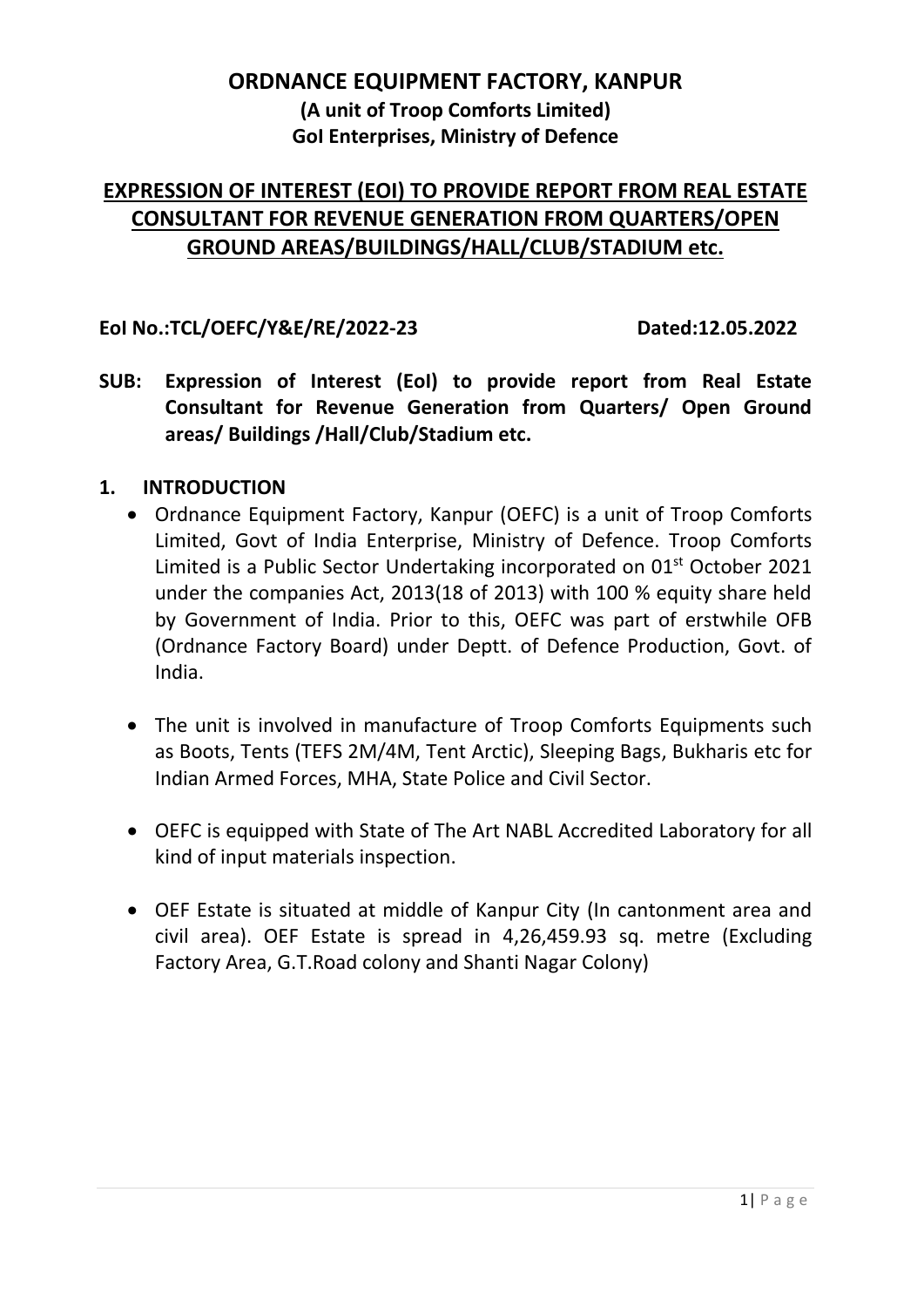## **2. OBJECTIVE:**

The objective of this Expression of interest (EoI) is to find prospective consultant for Real Estate who can provide "One Time Consultancy" for Revenue Generation from Quarters/ Open Ground areas/ Buildings /Hall/Club/Stadium etc.

| SI.            | Zone           | Location/Area                                    | Area      |
|----------------|----------------|--------------------------------------------------|-----------|
| No.            |                |                                                  | (Sq.Mtr.) |
| 1              | $\overline{2}$ | 3                                                | 4         |
|                |                |                                                  |           |
| $\mathbf{1}$   | I              | 1A & 1B Hasting Road Bungalow                    | 3682.64   |
| $\overline{2}$ |                | 2A & 2B Tagore Road Bungalow                     | 6831.1    |
| 3              | $\mathsf{II}$  | <b>B.D. Ghat Colony</b>                          | 19908.6   |
| 4              | $\mathsf{II}$  | <b>Tagore Road Colony</b>                        | 12666.67  |
| 5              | $\mathbf{II}$  | Larmour Bagh Colony & Recreation Ground          | 45751.17  |
| 6              | $\mathsf{II}$  | Sahany Colony, Combined Hospital, Bark Yard      | 112524.5  |
| 7              | $\mathbf{I}$   | <b>Turner Road Bungalow</b>                      | 6555.91   |
| 8              | $\mathsf{II}$  | 21,22 Albert Road Bungalow                       | 12869.01  |
| 9              | $\mathsf{II}$  | 18 Albert Road Bungalow                          | 5220.45   |
| 10             | $\mathsf{II}$  | Bet, Albert Road Bungalow & Shanti Path Bungalow | 62483.52  |
| 11             | $\mathbf{II}$  | <b>Gola Ghat Colony</b>                          | 25225.93  |
| 12             | $\mathbf{II}$  | DSC, Subhash Colony & Tagore Road Bungalow       | 34837.32  |
| 11             | $\mathbf{II}$  | OEF School, Pump House OEF Switchyard            | 16938.58  |
| 12             | III            | <b>Golf Course Colony</b>                        | 60964.53  |
|                |                | Total=                                           | 426459.93 |

Zone wise Details of OEF Estate is given below:

As area shown in above table, some areas/Building/Halls/Grounds etc are Idle for which detailed assessment and report with all possible ways to generate revenue from these Idle assets as well as reports to enhance Revenue Generation from existing functional Assets need to produce by real Estate Consultant.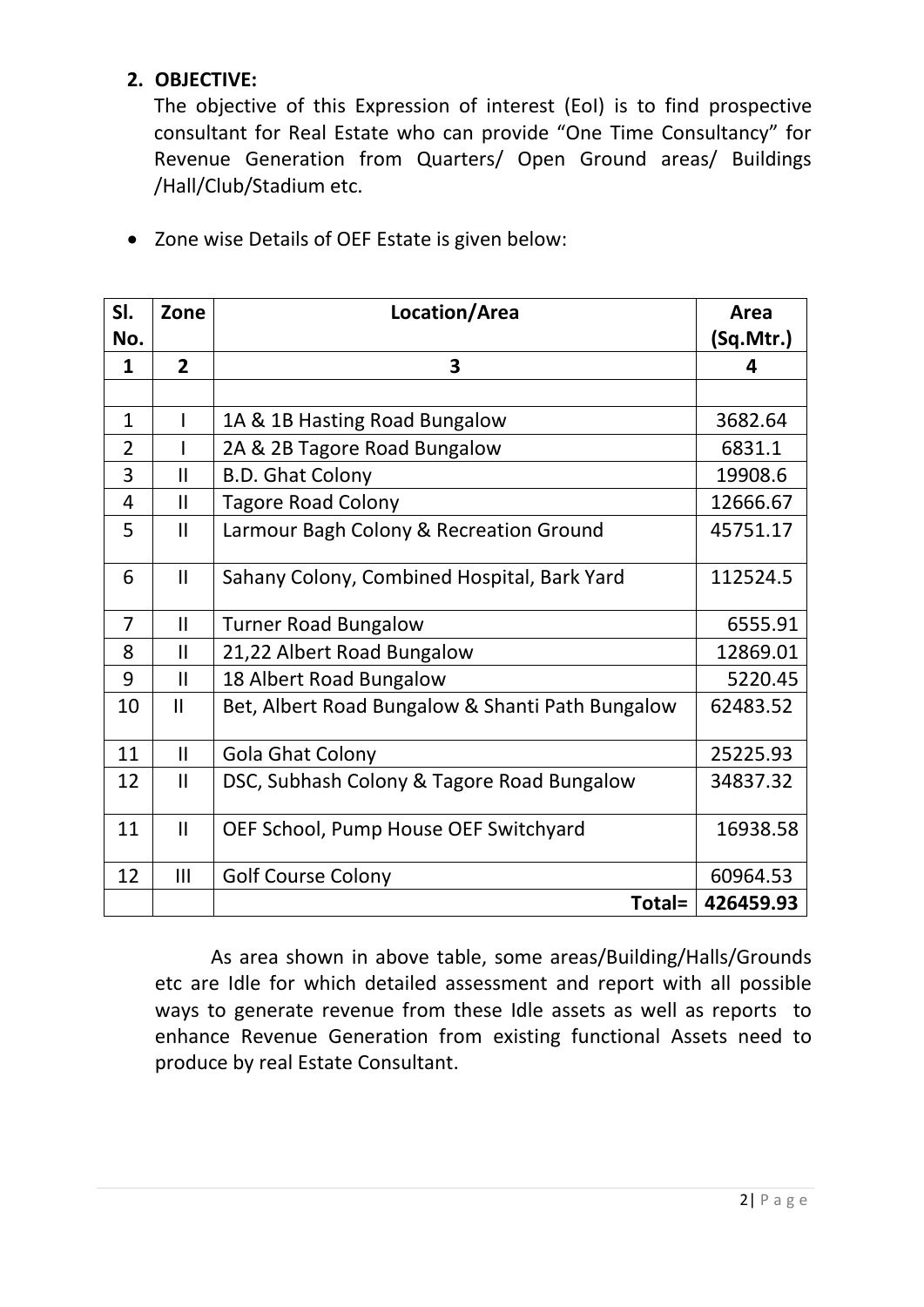### **Scope of Work for Hiring of Consultant**

**Purpose:** Generation of Revenue from Idle Assets of OEF Estate by allotting to outside agencies temporarily.

## **Revenue Generation from Quarters/Open Ground/Areas/Buildings/Halls/Club/Stadium etc.:**

- **1)** Consultant will Visit all Estate Areas with representatives of Factory.
- **2)** Consultant will identify all such areas (i.e. Quarters, Buildings, grounds etc.) which are suitable for allotment to outside agencies temporarily.
- **3)** Consultant will prepare list of rent to be charged from outside agencies for identified quarters (Type wise and Colony wise), Buildings, Ground etc. Consultant while following Methodology to fix rent, Proper care must be taken to ensure that the benchmark rate of rent is neither too high resulting in quarters Buildings, open Grounds etc. remain vacant nor too low as to cause loss in revenue.
- **4)** Consultant will prepare market rent list of Quarters (Type wise and Colony wise), Buildings, open Grounds etc. with the help of factory representative. This market rent will be applicable to such Allottees (Outside Agencies) who will reside/Utilize Quarters Buildings, grounds etc. beyond expiry of permissible period. Consultant while following Methodology to fix market rent, Proper care must be taken to ensure that the benchmark rate of rent is neither too high resulting in quarters Buildings, open Grounds etc. remain vacant nor too low as to cause loss in revenue.
- **5)** Consultant will prepare E.O.I. to be floated for receiving offers for temporarily allotment of Quarters, Buildings, grounds etc. to outside agencies.
- **6)** Consultant will prepare MoU between TCL and outside agencies to give Quarters, Buildings, grounds etc. MoU should comply all guidelines issued from TCLHQ time to time.
- **7)** In case, TCL/OEFC fails to allot Quarters, Buildings, Grounds etc. to Outside Agencies repeatedly three times then Consultant will prepare fresh E.O.I to be floated for private agencies with fresh rent and market rent to be charge.
- **8)** In case some Qtrs remain vacant even after the above mentioned measure, option for re-appropriation by clubbing two Qtrs. (whether adjacent or on different floor) and allotting the same to willing/desirous employees may be explored. Consultant will prepare list of such Qtrs suitable for clubbing.
- **9)** Consultant will give report within a month from Supply Order/Work Order placement date.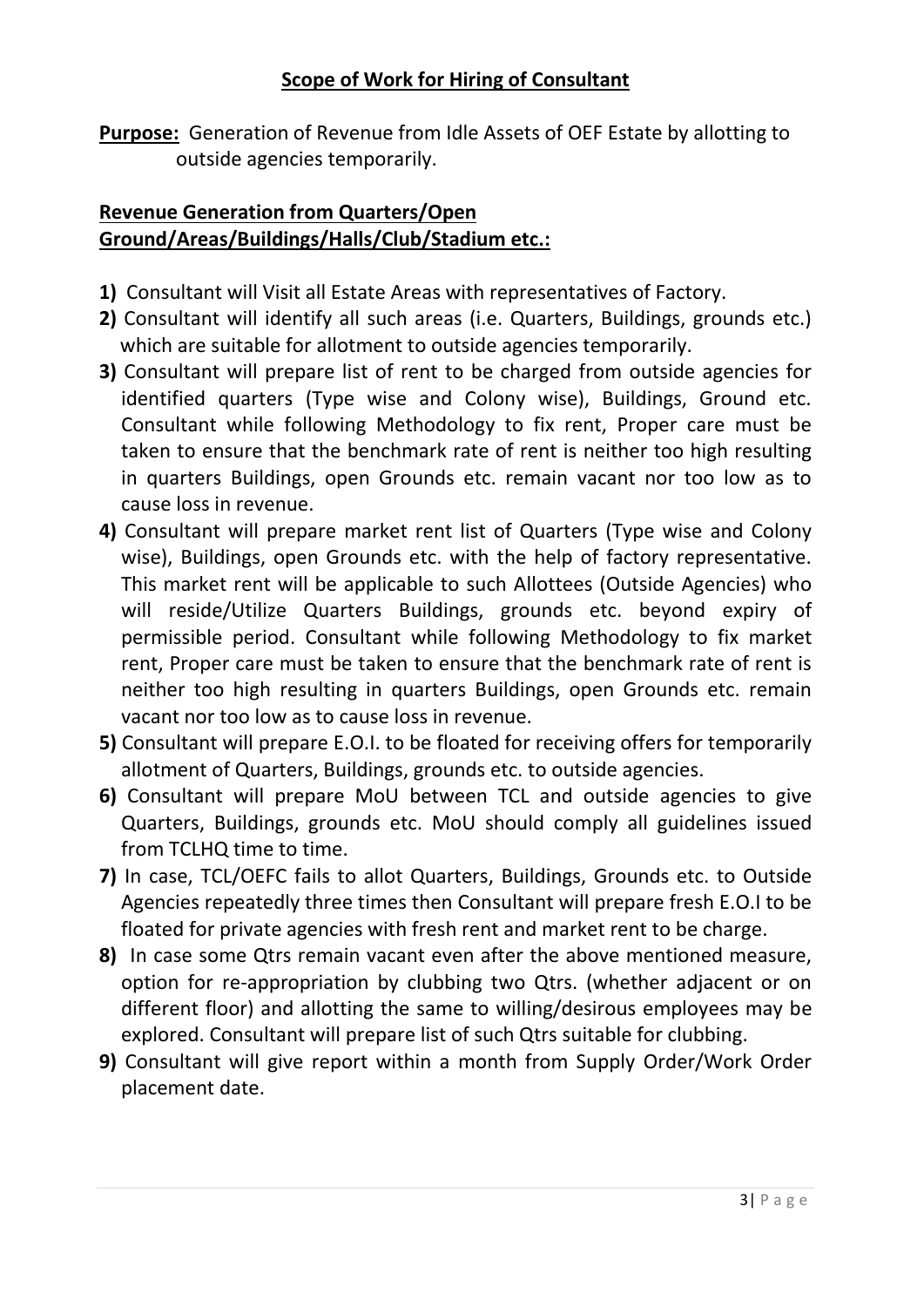## **Revenue Generation from Shops:**

 List of shops running and vacant will be provided to consultant. Consultant will assess and produce report for enhancing revenue collection from running shops and best possible ways to allot vacant shops.

#### **Revenue Generation from Baratshalas:**

 List of Baratshalas will be provided to consultant. Consultant will assess and give proposal of booking of Baratshalas in such a way so that more revenue can be collected from these Baratshalas.

In addition to above other possibilities may also analyse.

#### **3. GENERAL INFORMATION:**

- a) This EoI is not a part of bidding process and submission of any information against this EoI or any other additional information do not automatically entitle them to claim to qualify and/or any other right in any way.
- b) TCL reserves the right to seek additional information from participating firms, including detailed presentation of their proposal.
- c) TCL reserve the right, solely at its discretion to modify or issue another EoI at a later date without assigning any reason whatsoever.

| a)           | Name of the Company                                                                                                     |                      |
|--------------|-------------------------------------------------------------------------------------------------------------------------|----------------------|
| b)           | <b>Complete Address</b>                                                                                                 |                      |
| $\mathsf{c}$ | Nature of the Company                                                                                                   |                      |
| $\mathsf{d}$ | <b>Ownership Status</b>                                                                                                 |                      |
| e)           | Registrations available with Govt<br>Agencies:<br>(Please mention Registration No., date<br>& enclose the Certificate): | 1.<br>2.<br>3.<br>4. |
| f)           | Average Turnover for last 03<br>Years.                                                                                  |                      |
| g)           | PAN/TAN/CIN/GST                                                                                                         |                      |

#### **4. DETAILS OF THE COMPANY:**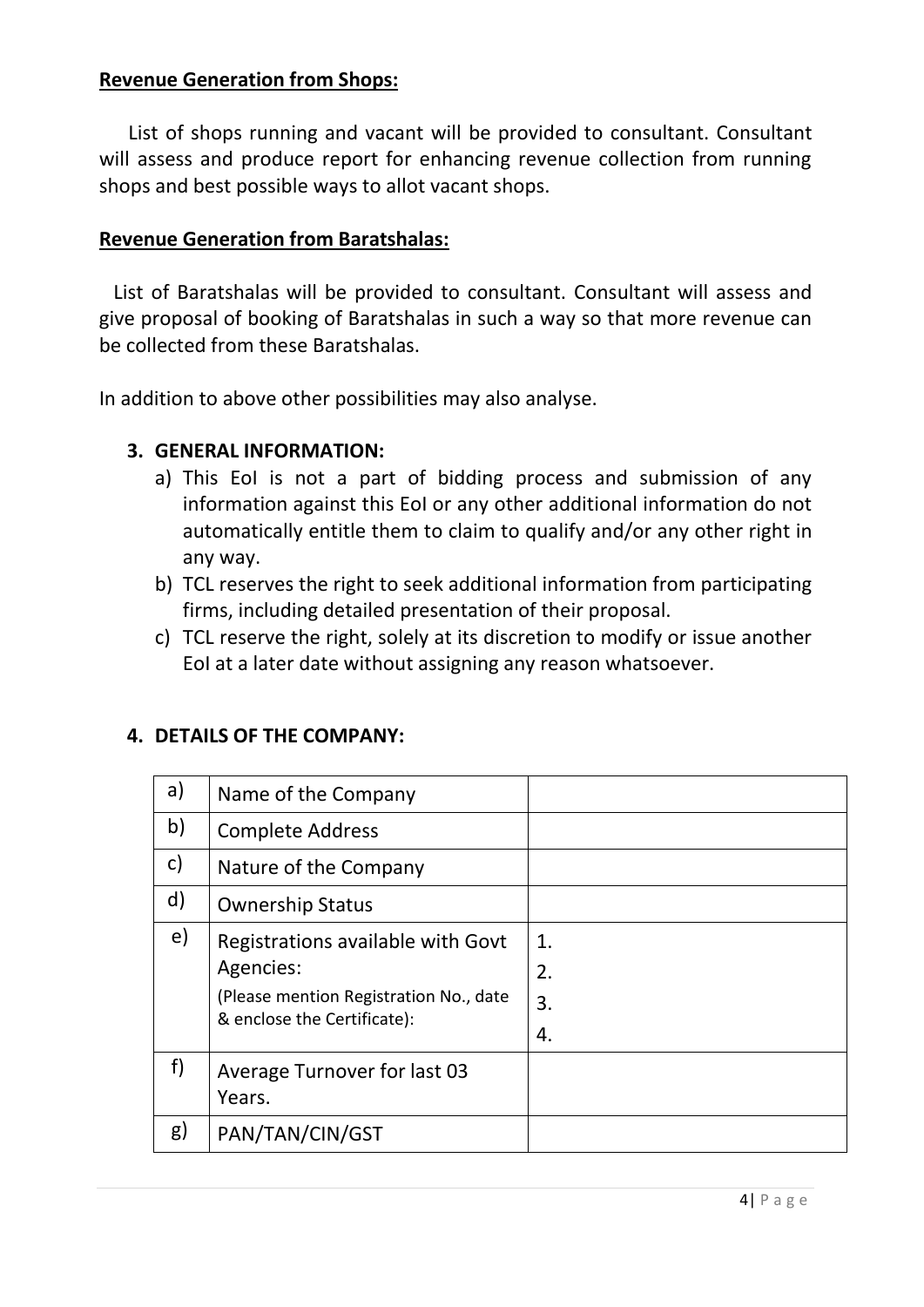|    | (Enclose the certificate copy)                        |               |
|----|-------------------------------------------------------|---------------|
| h) | Balance Sheets of last 03 Financial<br>Years enclose. |               |
|    | Name of Consultant with                               | Name:         |
|    | communication details                                 | Phone/Mob No: |
|    |                                                       | Email:        |
|    |                                                       | Whatsapp No:  |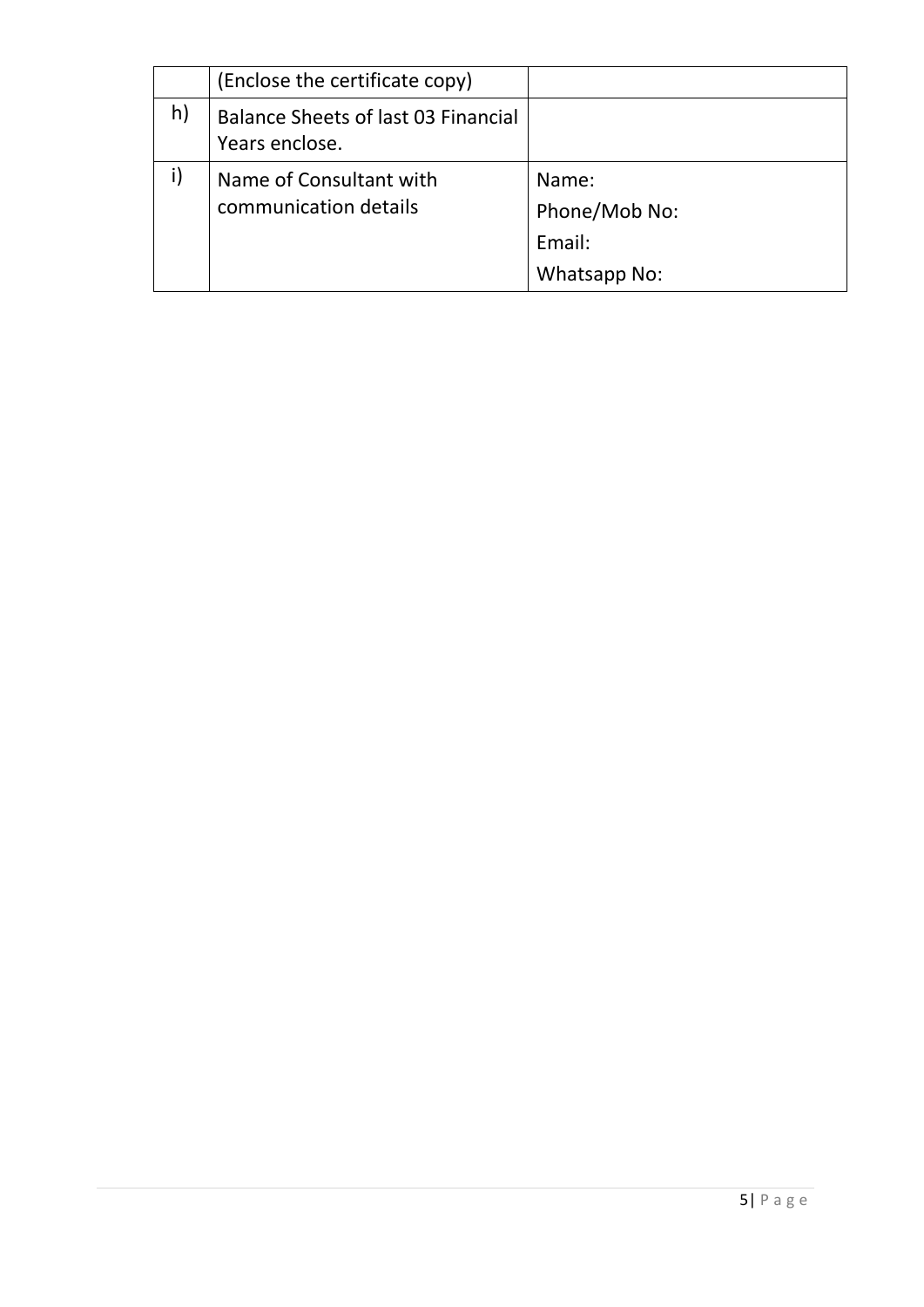### **DETAILS FOR TECHNICAL EVALUATION:**

| a)           | Capability/Capacity to<br>design       | Yes/No    |
|--------------|----------------------------------------|-----------|
|              | /develop & supply the report in the    |           |
|              | form of complete units or parts        |           |
|              | thereof.                               |           |
| b)           | <b>Enclose the details of Domestic</b> | Yes/No/NA |
|              | supply orders executed with Indian     |           |
|              | Armed Forces/MHA etc                   |           |
| C)           | Enclose the details of Foreign         | Yes/No/NA |
|              | collaborations, if any.                |           |
| $\mathsf{d}$ | Any other relevant information         | Yes/No    |
|              |                                        |           |

#### **5. SHORT LISTING:**

After evaluating the credentials, participants will be invited for discussion and for showing presentation against their EoI response submitted so that better assessment may carry out.

#### **6. OTHER REQUIREMENTS:**

The Participating Firms should also submit the following:

- i. Non-Disclosure Agreement
- ii. No Cost No Commitment confirmation.
- iii. An undertaking that firm is not debarred/blacklisted by any Government Organization/Department.

## **7. RESPONSE AGAINST THIS EXPRESSION OF INTEREST MAY BE SUBMITTED AT FOLLOWING ADDRESS:**

Postal Address:- The General Manager

Ordnance Equipment Factory

Kanpur - 208001.

Email address:- oefc@ord.gov.in

## **8. DETAILS OF NODAL OFFICER:**

For any additional information or clarification correspondence can be made at following point of contact of OEFC Kanpur: Nodal Officer: Shailendra Kumar Shrivastav Phone: 9411970031 Email: Shailendrasrivastava2@ord.gov.in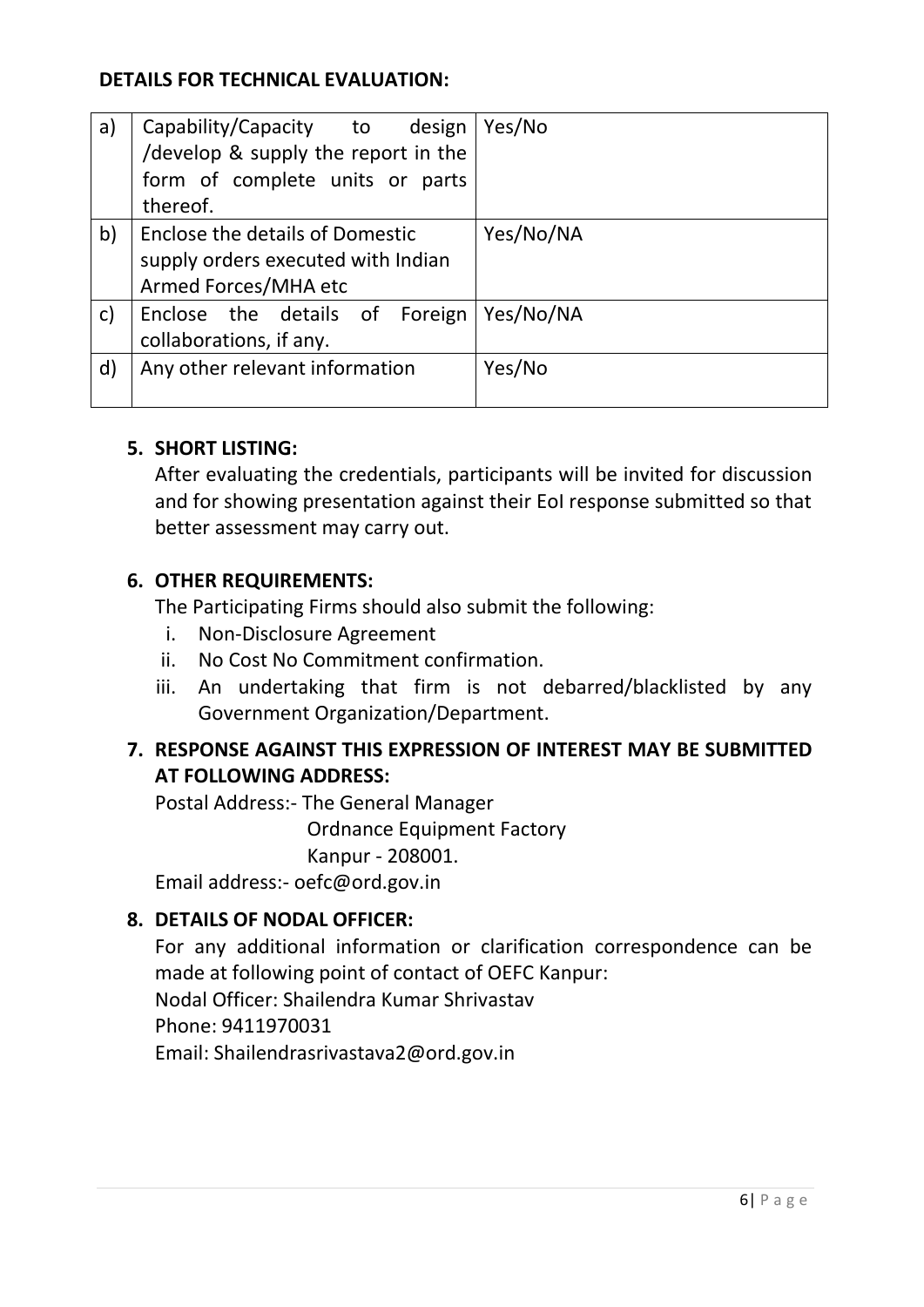## **CHECK LIST FOR ENCLOSURES:**

Following is the Checklist for the documents to be attached with the EoI:

| Ι.          | Copy of Registration with Govt Agencies (If any)                                                      |  |
|-------------|-------------------------------------------------------------------------------------------------------|--|
| ii.         | Copy of Defence Industrial Licence                                                                    |  |
| iii.        | Copy of PAN/TAN/CIN/GST                                                                               |  |
| iv.         | Balance Sheet of last 03 financial years                                                              |  |
| $V_{\cdot}$ | Non-Disclosure Agreement                                                                              |  |
| vi.         | No Cost No Commitment confirmation                                                                    |  |
| vii.        | An undertaking that firm is not<br>debarred/blacklisted by any Government<br>Organisation/Department. |  |
| viii.       | Copy of details of Domestic supply orders<br>executed with any Govt. agency                           |  |
| ix.         | Details of Foreign collaborations, if any.                                                            |  |
| X.          | Any other relevant information                                                                        |  |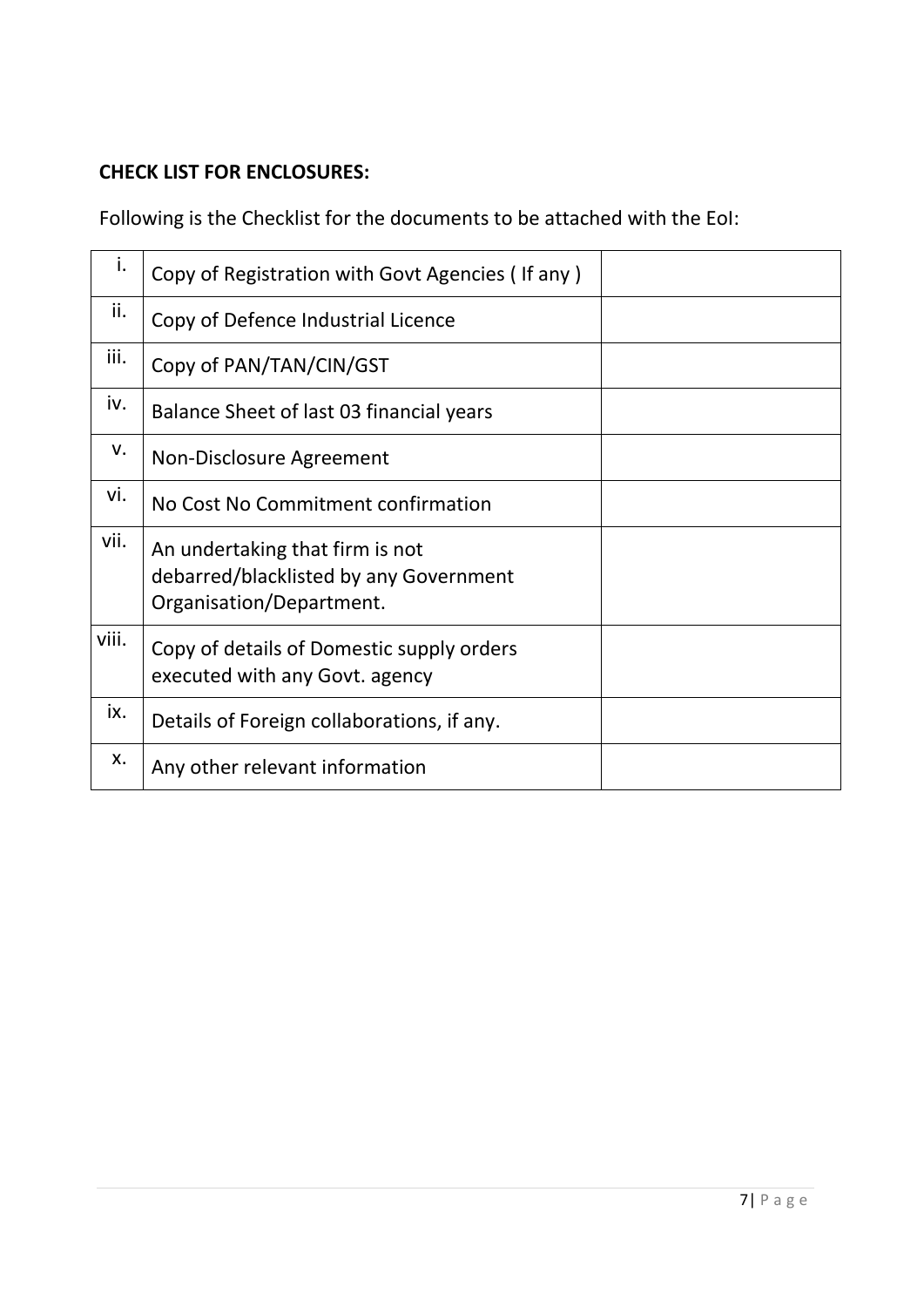# **EXPRESSION OF INTEREST (EOI) FOR HIRING OF CONSULTANT FOR REVENUE GENERATION FROM QUARTERS/OPEN GROUND AREAS/BUILDINGS/HALLS/CLUB/ STADIUM etc.**

**EOI No. TCL/OEFC/Y&E/RE/2022-23 Dated:12.05.2022**

# ORDNANCE EQUIPMENT FACTORY, KANPUR (A unit of Troop Comforts Limited) Govt. of India Enterprises, Ministry of Defence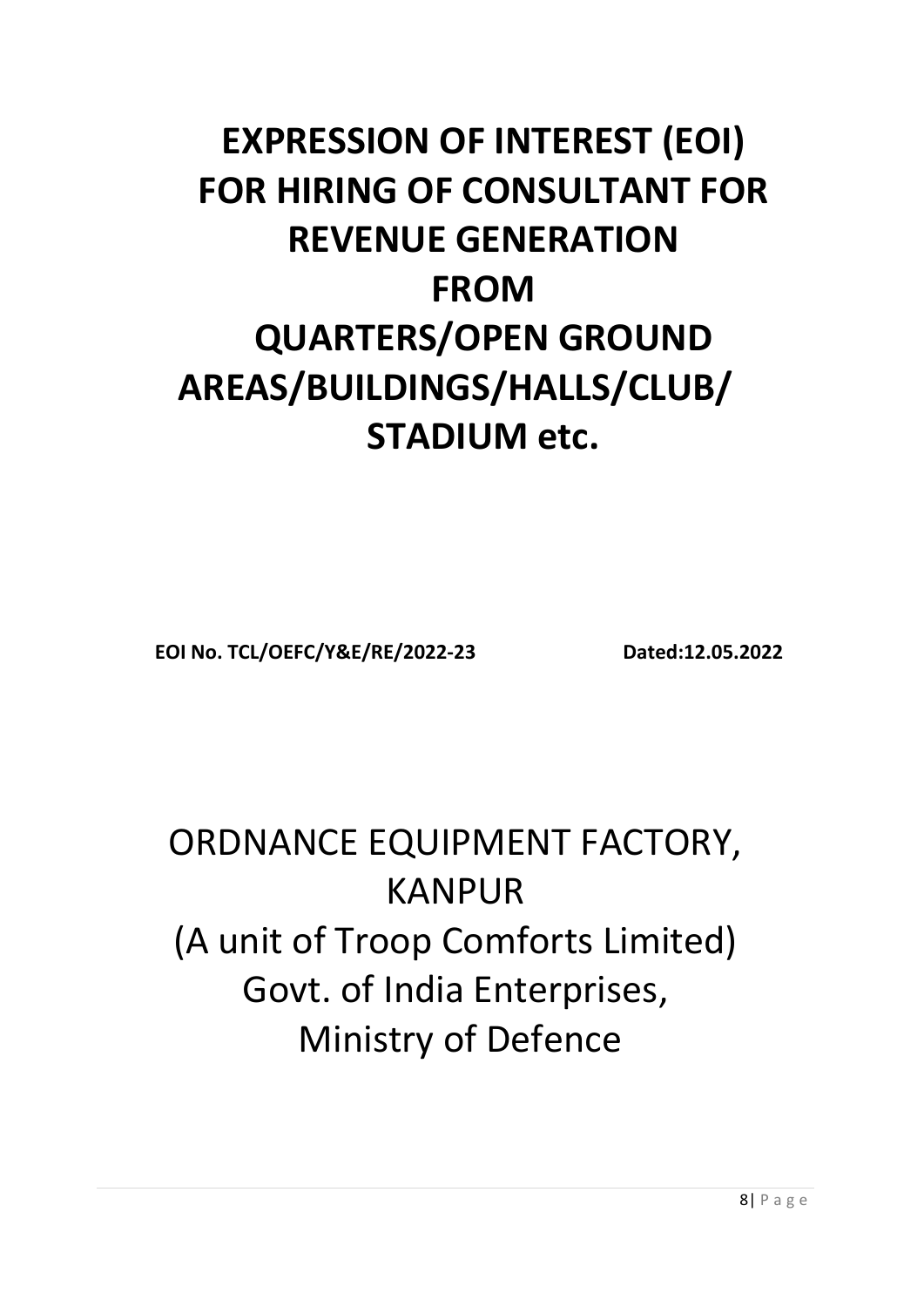## **1. OBJECTIVE OF EXPRESSION OF INTEREST (EoI)**

The objective of this Expression of interest (EoI) is to find prospective consultant for Real Estate who can provide "One Time Consultancy" for Revenue Generation from Quarters/ Open Ground areas/ Buildings /Hall/Club/Stadium etc.

#### **2. EoI ISSUING AUTHORITY:**

This Expression of interest (EoI) is issued by OEFC, A Unit of Troop Comforts Limited Govt. of India Enterprise, Ministry of Defence.

| S. No.                                            | Item                       | Description                                      |  |  |
|---------------------------------------------------|----------------------------|--------------------------------------------------|--|--|
| $\overline{1}$                                    | <b>Consultancy Service</b> | Expression of interest (EoI) to find prospective |  |  |
|                                                   | <b>Title</b>               | consultant for Real Estate who can provide       |  |  |
|                                                   |                            | "One<br>Consultancy" for<br>Time<br>Revenue      |  |  |
|                                                   |                            | Generation from Quarters/ Open<br>Ground         |  |  |
|                                                   |                            | areas/ Buildings / Hall/Club/Stadium etc.        |  |  |
| $\overline{2}$                                    | Eol No. & Date             | TCL/OEFC/Y&E/RE/2022-23 Dt.12.05.2022            |  |  |
| 3                                                 | Service initiator details  | Ordnance Equipment Factory, Kanpur (OEFC)        |  |  |
| Department<br>Contact person &<br>contact details |                            | A Unit of Troop Comforts Limited                 |  |  |
|                                                   |                            | Shri Shailendra Kumar Shrivastav                 |  |  |
|                                                   |                            | Phone: 0512-2311181-85                           |  |  |
|                                                   |                            | Mobile: 9411970031                               |  |  |
|                                                   |                            | Email:shailendrasrivastava2@ord.gov.in           |  |  |
| 4                                                 | <b>Working Area</b>        | 4,26,459.13 Sq. Metre                            |  |  |
| 5                                                 | Mode of Submission of      | Postal address: The General Manager              |  |  |
|                                                   | proposal                   | <b>Ordnance Equipment Factory</b>                |  |  |
|                                                   |                            | Kanpur, U.P.-208001                              |  |  |
|                                                   |                            | Email address: oefc@ord.gov.in                   |  |  |
| 6                                                 | website                    | https://www.troopcomfortslimited.co.in           |  |  |
| $\overline{7}$                                    | Date & Time of             | 21.5.2022 at 8:00 AM                             |  |  |
|                                                   | opening of Eol             |                                                  |  |  |
|                                                   | responses                  |                                                  |  |  |
| 8                                                 | Date & Time of closing     | 20.05.2022 at 5:00 PM                            |  |  |
|                                                   | of EoI responses           |                                                  |  |  |